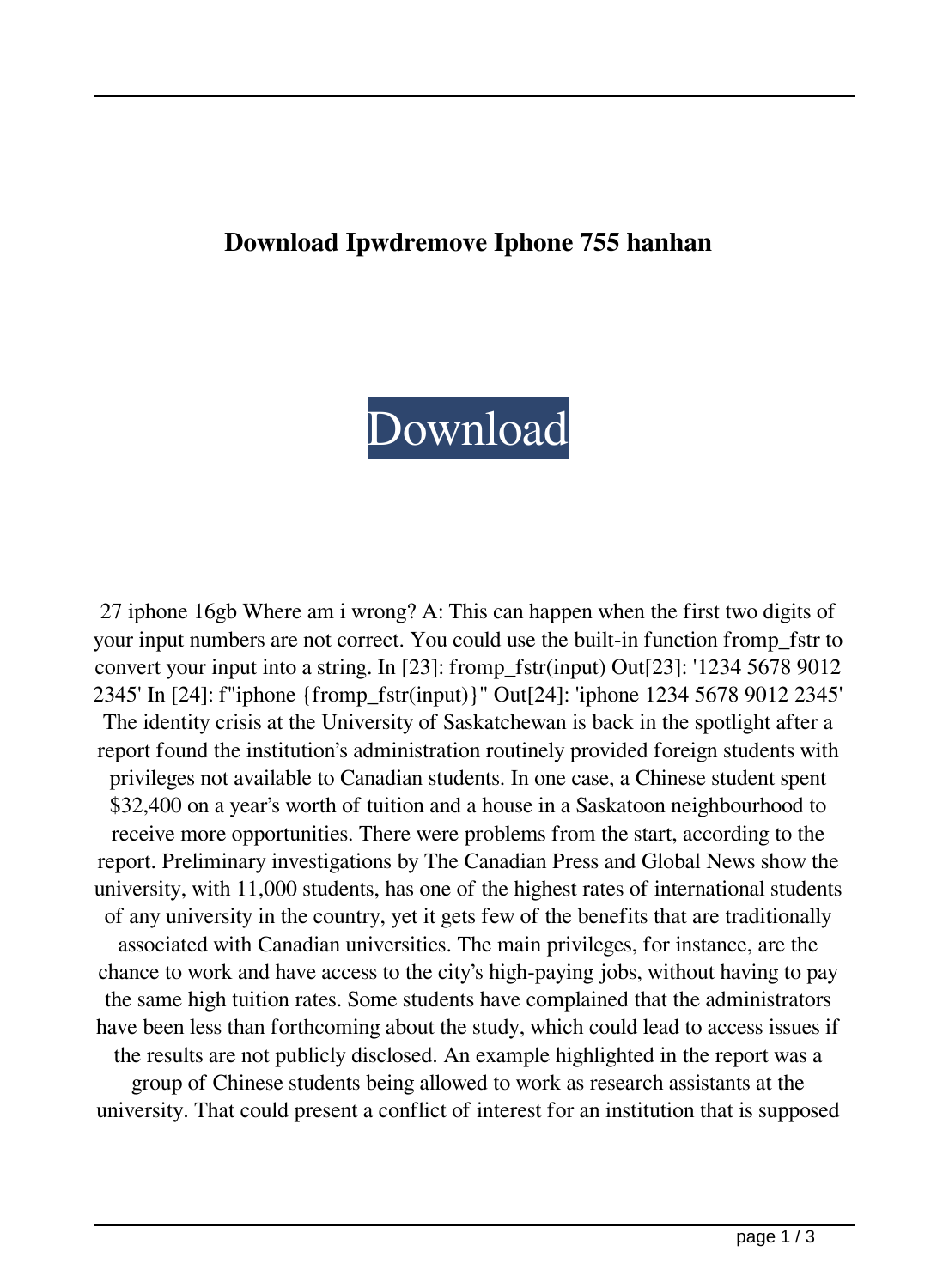to be apolitical and independent, said report author Dr. Richard Trussell, an assistant professor of sociology at the University of Victoria. "They can get into research institutions, on either side of the spectrum, so that's a pretty big conflict," said Trussell. "The university's own ethical policy says (it) 'must not act in ways that could be perceived as compromising objectivity.' So they have a sort of institutional constraint against acting in ways that might compromise objectivity." However, there are challenges. Saskatoon is currently a hotbed for tech innovation, with